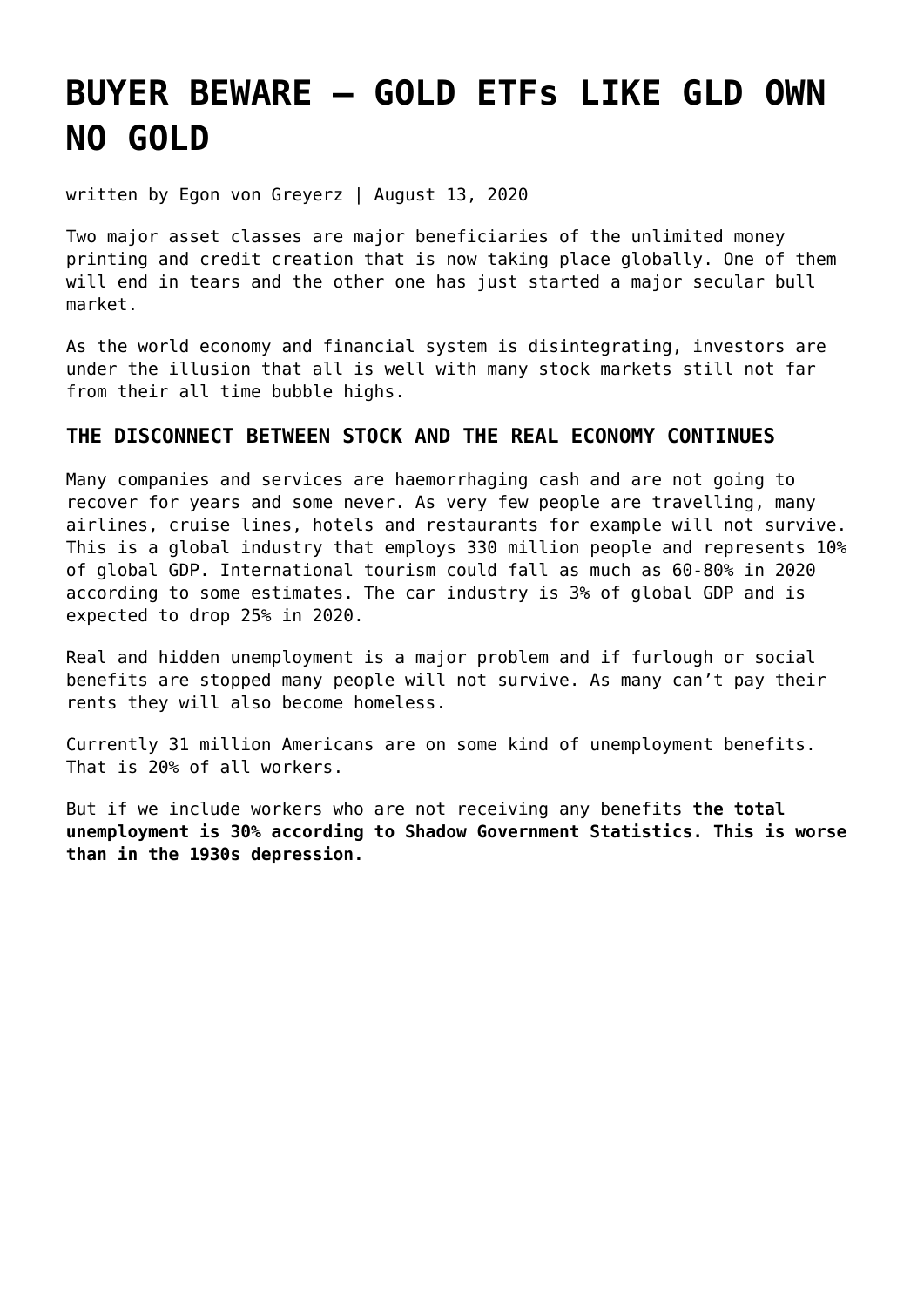

## **DREAMLAND STOCK INVESTORS IGNORE DEFICITS**

Stocks market investors still live in dreamland and translate all the bad news to good news as the continuous flood of printed money and credit inject liquidity. This has always worked before so why won't it this time? No one knows what the US deficit will be at the end of calendar 2020 but it could easily be \$10 trillion as the debt grows to over \$30t and on to \$40 trillion within a year or two.

How wonderful for stock investors. More liquidity means higher share prices. Very few understand that all this money has zero value as it has been created out of thin air. Also, none of the money goes to productive investments but instead just to give a dying economy some temporary artificial respiration. So the worthless money will go to individuals and businesses just to survive. It will also in ever bigger quantities go to an extremely fragile financial system. **In the end \$100s of trillions and later quadrillions of worthless money will have been spent on non productive survival aid.**

It is possible that the stock mania continues based on the fake trillions created. But at some point soon, stock markets will wake up to the nightmare the world is experiencing.

#### **GOLD REVEALS THE DESTRUCTION OF PAPER MONEY**

There is at least one asset class which reacts sensibly to the problems in the world and the continued destruction of paper money. Gold is up \$200 in the last two weeks and \$500 or 33% in 2020. Since the Maginot line at \$1,350 was broken in June 2019, gold has gone up by more than 50% as I discussed already [back in February 2019.](https://goldswitzerland.com/the-chinese-and-maginot-gold-lines/)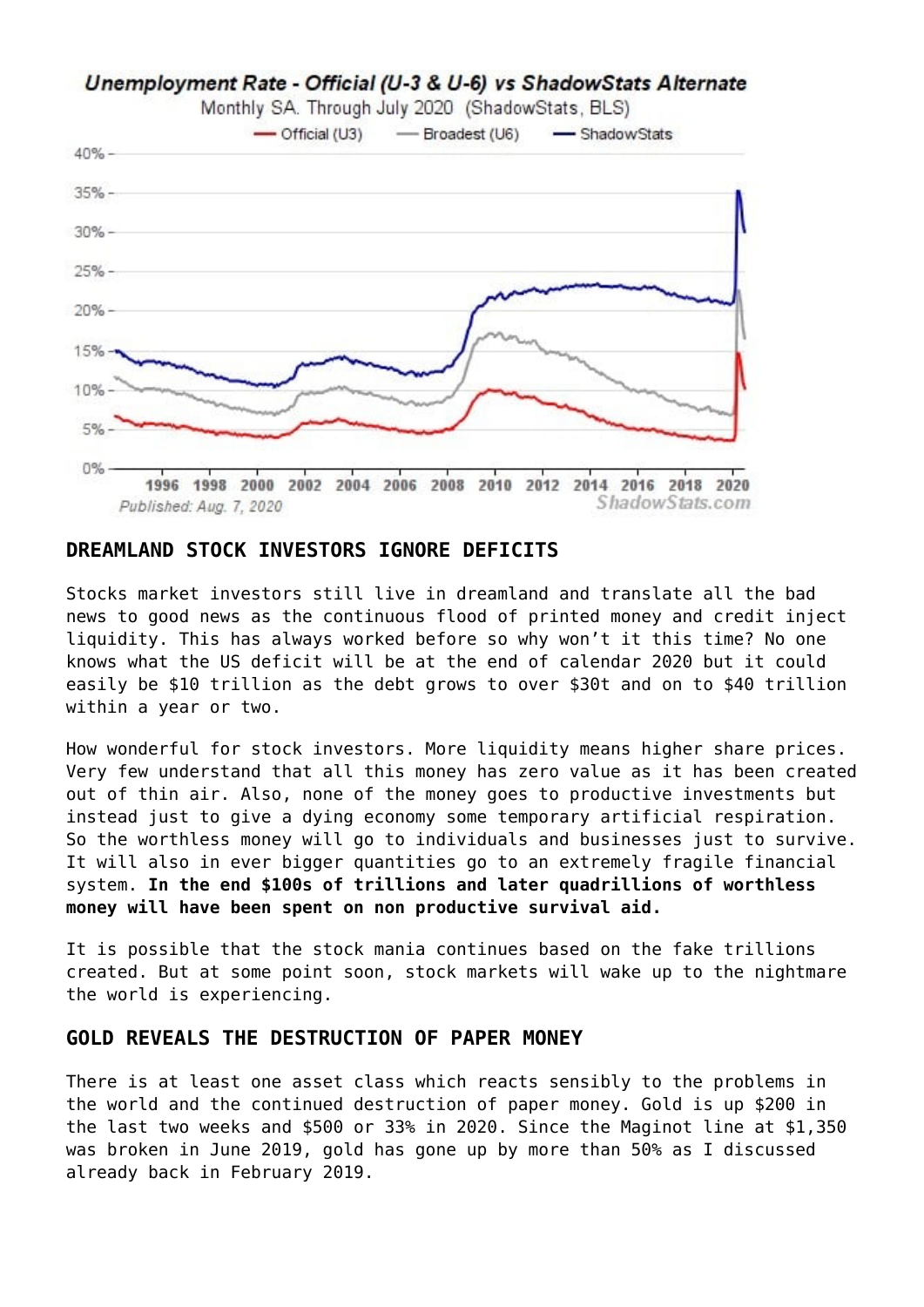

But the spectacular market has been silver which has virtually exploded as I have been predicting in the last few weeks.

**[Here is a Tweet from May 14th when the silver price was \\$15.50.](https://twitter.com/GoldSwitzerland/status/1260891989077381120)**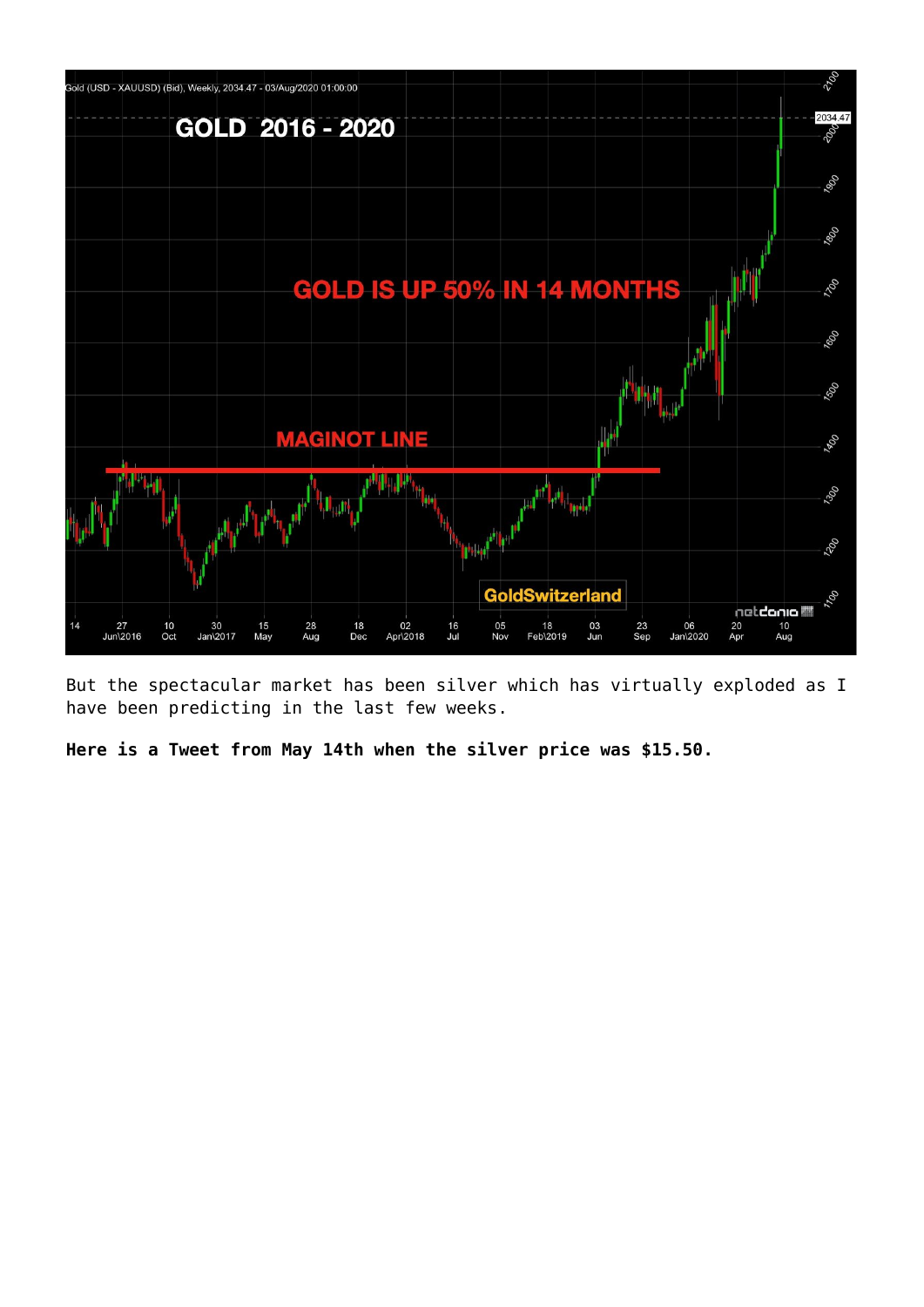

Egon von Greyerz @GoldSwitzerland · 14.05.20 SILVER EXPLOSION IMMINENT - INITIAL TARGET \$22-\$24

**SILVER POSITIVES:** 

- 1. MASSIVE MONEY PRINTING CURRENCY DEBASEMENT
- 2. MAJOR SHORTAGES LBMA & COMEX
- 3. SUPERB TECHNICAL PICTURE SHORT & LONG TERM
- 4. GOLD / SILVER RATIO TO COLLAPSE



The Tweet was timely as silver started to move up the following day and surged \$10 in the last three weeks to just under \$30. Silver bottomed at \$11.60 on March 18th and has gone up 2.5x since then.

The gold silver ratio duly crashed from 109 on May 14th to 72 today, a 35% fall. Since the peak in March at 128, the gold silver ratio has come down 45%.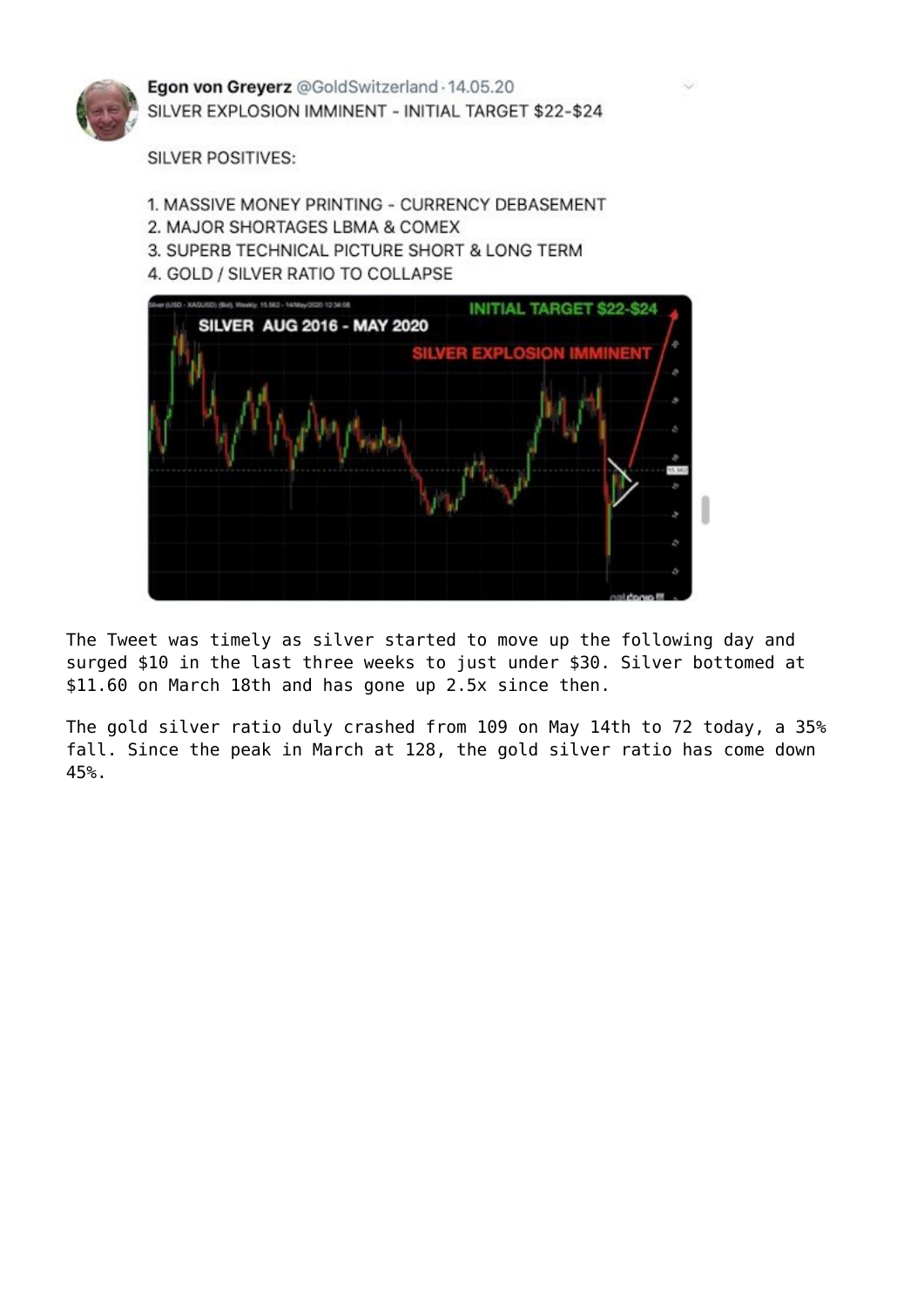

## **SILVER IS EXPLODING**

Silver is now in an explosive phase on the way to much, much higher levels. **But the corrections will also be vicious like the one we have just seen.** With such high volatility we have always advised investors not to hold more than 25% in silver and 75% in gold. Sleeping well at night is an important part of your investment strategy.

The moves we have seen in the last few weeks in gold and silver is just the beginning. The long term bull market is well established and will go to heights that no one can imagine today. And we will see much bigger daily and weekly moves than we have just experienced as the market panics due to dire financial news combined with major shortages in physical gold and silver. **I would not be surprised to see gold move by \$100s and silver by \$10s in a single day.**

#### **GOLD ETFs ARE JUST PAPER GOLD AND MUST BE AVOIDED**

The gold market has this year not just been booming in price but also in volume. For lazy investors, gold ETFs are the most convenient instrument. But buying a gold ETF is in most cases just an investment in paper gold. The holder of the paper has no security in the physical gold.

The total investment into gold ETFs and gold funds is today \$316 billion or 4,878 tonnes, which is a record. The increase in 2020 in the total value has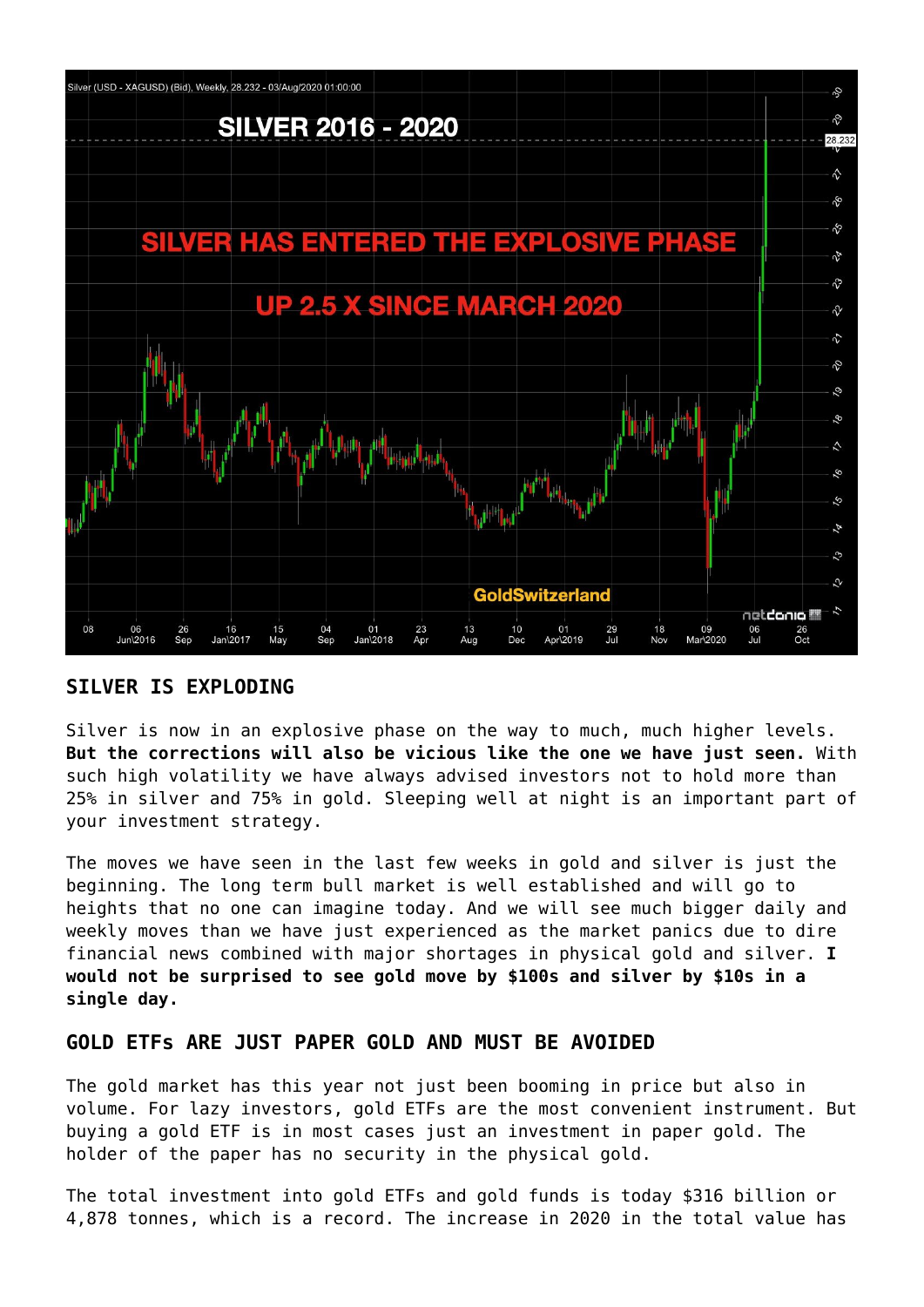been considerable and amounts to \$160 billion which is a 100% increase since the end of 2019.



So all gold ETFs and Funds are today valued at \$319 billion. If we compare that to the S&P 500 total market cap of \$27 trillion, it is totally insignificant. The top 5 companies in the S&P index are worth \$6 trillion. Just take Apple that with their \$200 billion cash pile and some stock could easily acquire all the gold funds and ETFs. This tells us how small the gold market is. In the next few years as stock markets crash and gold surges, the relative sizes of stocks versus gold will look very different.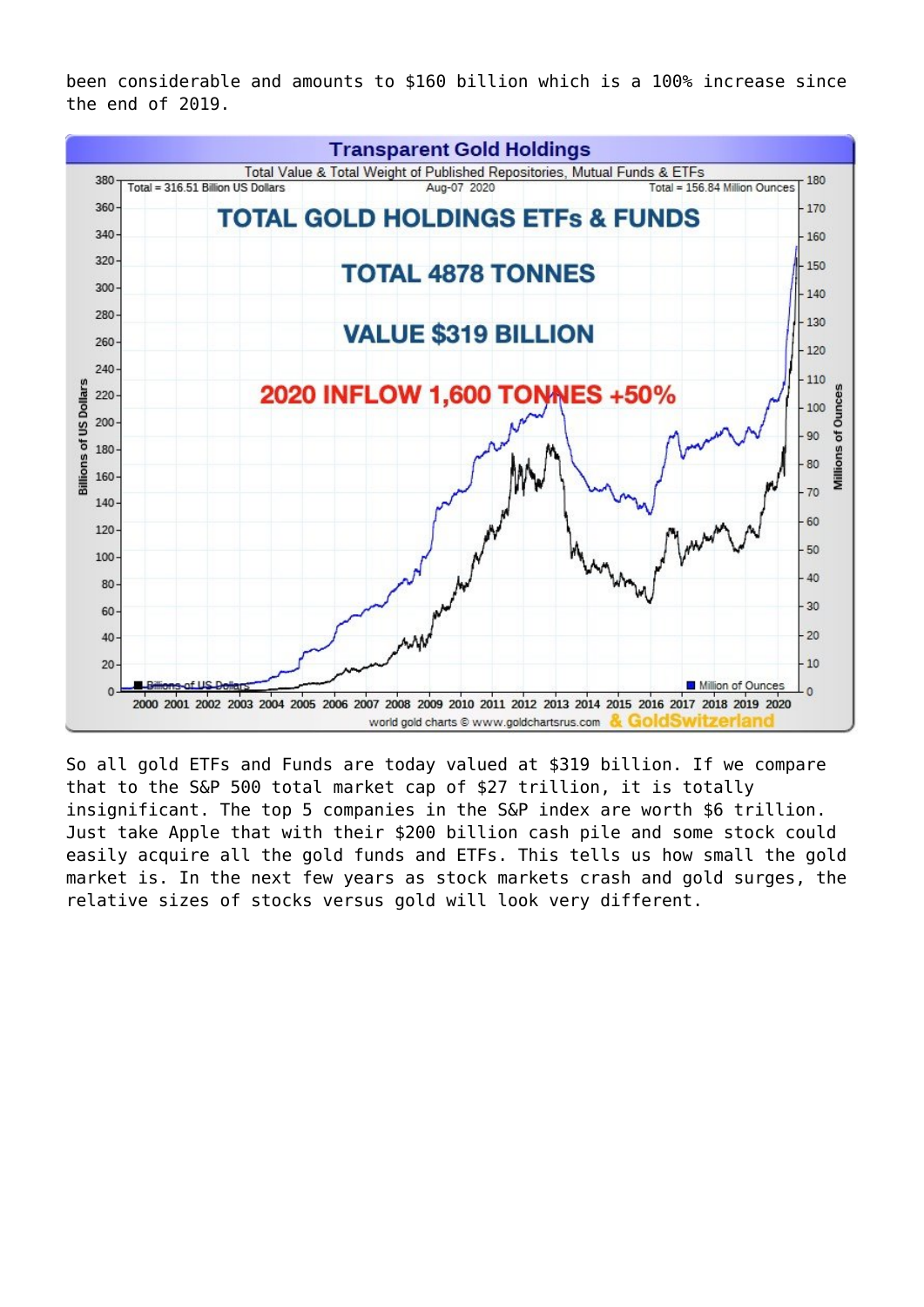

# **GLD STATE STREET GOLD ETF – AN INVESTMENT IN PAPER GOLD**

The biggest gold ETF is GLD or State Street. GLD holds a total 1,258 tonnes with a value of \$82 billion. This makes GLD the 7th biggest holder of gold in the world.

# Gold ETF's bullion holdings surpass many central banks

Tonnes of physical gold held by central banks and SPDR Gold Shares



GLD's value has gone from \$42 billion at the beginning of 2020 to \$82b today as both inflow and the gold price have increased. This ETF is the primary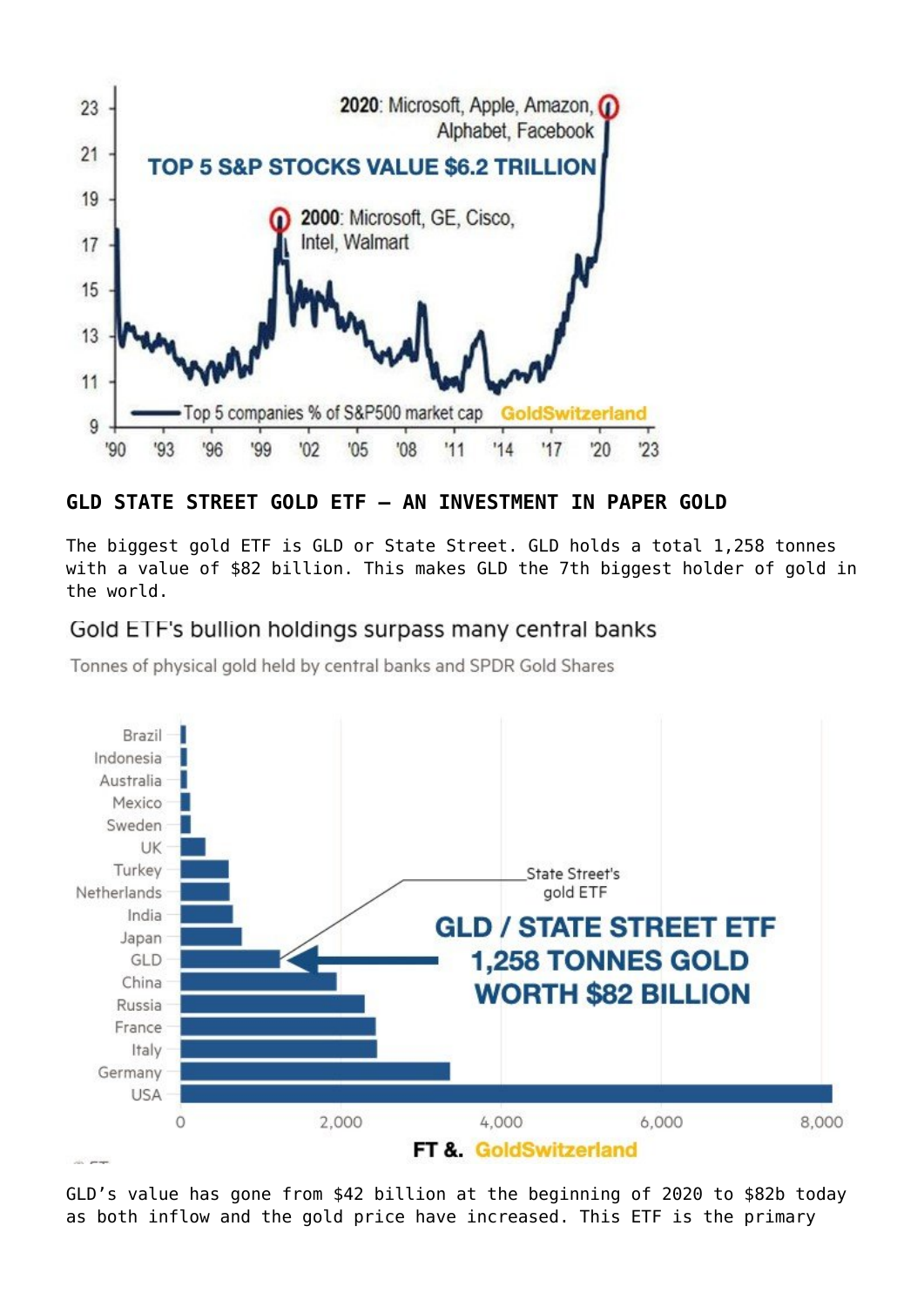investment vehicle that investors use when they want exposure to gold.

What most investors don't understand is that to own **a gold ETF like GLD is no better than to have a futures contract in gold.**

An ETF is a tracking vehicle and doesn't own the gold. **The gold is not bought outright by GLD but is instead borrowed. The holder of an GLD share has no claim on the borrowed gold and therefore does not own anything tangible.** Thus all he holds is a piece of paper with no underlying security in the form of gold in case of insolvency. The gold is borrowed or leased from a central bank and not bought with clear title. So a shareholder in GLD is just a holder of a piece of paper that doesn't entitle him to physical gold. A paper claim on gold is very different from owning real physical gold. **The gold price could surge but the ETF could still go bankrupt**

As I have often pointed out, when an ETF like GLD buys gold, it doesn't come from the Swiss refiners. Instead it comes from the bullion banks who borrows the gold from a central bank. The GLD ETF has an official audit with bar lists and numbers. But since central banks never publish a full physical audit, there is no way of knowing if the same gold has been rehypothecated several times by the central bank.

**So firstly the GLD doesn't own the gold and secondly the gold that it doesn't own might have been lent multiple times by central banks.**

#### **GLD IS SUBJECT TO MULTIPLE COUNTERPARTY RISK**

One of the major advantages with owning physical gold is that it is the only asset which is not someone else's liability. But buying a gold ETF like GLD involves multiple counterparty risk with no ownership of the underlying metal.

Investors in GLD buy shares in the fund's trustee, SPDR Gold Trust. The custodian, HSBC sources and stores the gold for the Trust. This obviously makes HSBC a major counterparty risk.

But HSBC also uses sub-custodians, other bullion banks and even the Bank of England to source and store the gold. This means that investors have multiple sub-custodian risk.

There are no contractual agreements between the Trustee and the subcustodians or the custodian. This means that the ability of the trustees or the custodian to take legal action against the sub-custodians is limited. The Trustee is not insured. That is left to the custodians. Gold held in the Trust's unallocated gold account is not segregated from the custodian's assets. If a custodian becomes insolvent, its assets may not be adequate to satisfy the claim of the trust.

#### **GLD INVESTORS DON'T UNDERSTAND WHAT THEY ARE ACTUALLY HOLDING**

The above relatively detailed explanation how a gold ETF like GLD functions is intended to enlighten the investors of \$82 billion in GLD what they are